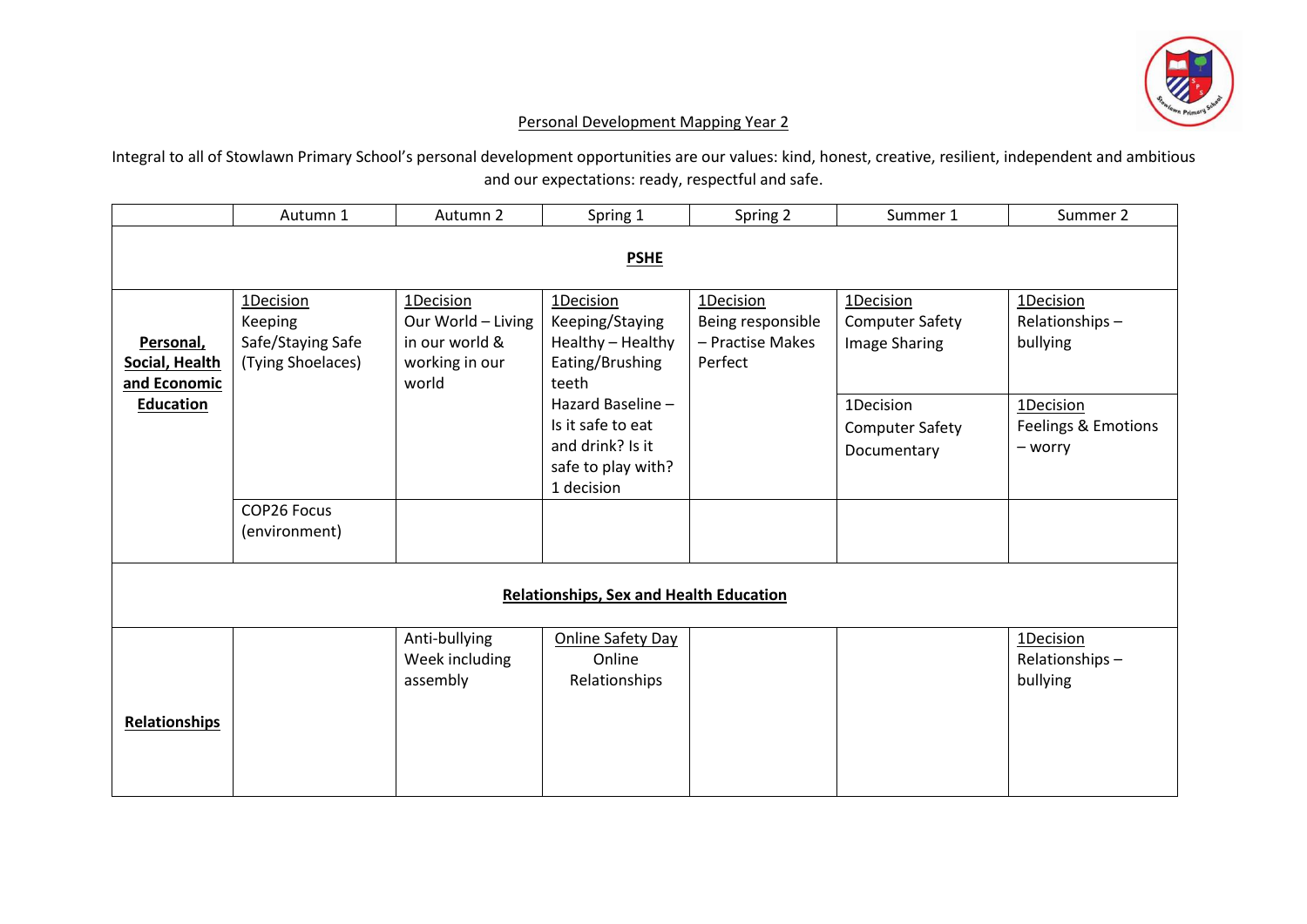| <b>Sex Education</b><br><b>Health</b>                                                     | <b>Mental Health Week</b><br>including assembly                                          |                                                     | Stowlawn Safety<br>Day<br><b>NSPCC - PANTS</b><br>Appropriate<br>Touch<br>Stowlawn Safe<br>Day |                                                                                                         |                                                                            |                                                                                        |  |
|-------------------------------------------------------------------------------------------|------------------------------------------------------------------------------------------|-----------------------------------------------------|------------------------------------------------------------------------------------------------|---------------------------------------------------------------------------------------------------------|----------------------------------------------------------------------------|----------------------------------------------------------------------------------------|--|
| <b>Fundamental British Values</b>                                                         |                                                                                          |                                                     |                                                                                                |                                                                                                         |                                                                            |                                                                                        |  |
| Democracy<br><b>Rule of Law</b>                                                           | Democracy<br><b>Taking Responsibility</b><br>(Young Citizens)                            | Rule of Law<br>What is the law?<br>(Young Citizens) | Individual Liberty<br>Where do you<br>stand?<br>(Young Citizens)                               | Tolerance of those<br>with different<br>faiths and beliefs<br>I am unique<br>(Young Citizens)           | <b>Mutual Respect</b><br>Caring for our<br>communities                     | Economics, money<br>and managing<br>resources<br>The golden statue<br>(Young Citizens) |  |
| Individual<br>Liberty<br><b>Mutual</b>                                                    | Democracy<br>Pupil Leadership<br>Team<br><b>Eco-council elections</b>                    |                                                     | <b>Mutual Respect</b><br>Martin Luther<br>King Day                                             | Rule of Law<br>The Big Legal<br>Lesson 2022                                                             |                                                                            |                                                                                        |  |
| <b>Respect</b><br><b>Tolerance of</b><br>those with<br>different<br>faiths and<br>beliefs | <b>Mutual Respect</b><br><b>Black History Month</b><br>Democracy/Rule of<br>Law<br>COP26 |                                                     |                                                                                                | Focus on all BVs<br>What being British<br>means to me<br><b>Mutual Respect</b><br><b>Ukraine Crisis</b> | Focus on all BVs<br>Queen's Jubilee<br>Democracy<br><b>Local Elections</b> |                                                                                        |  |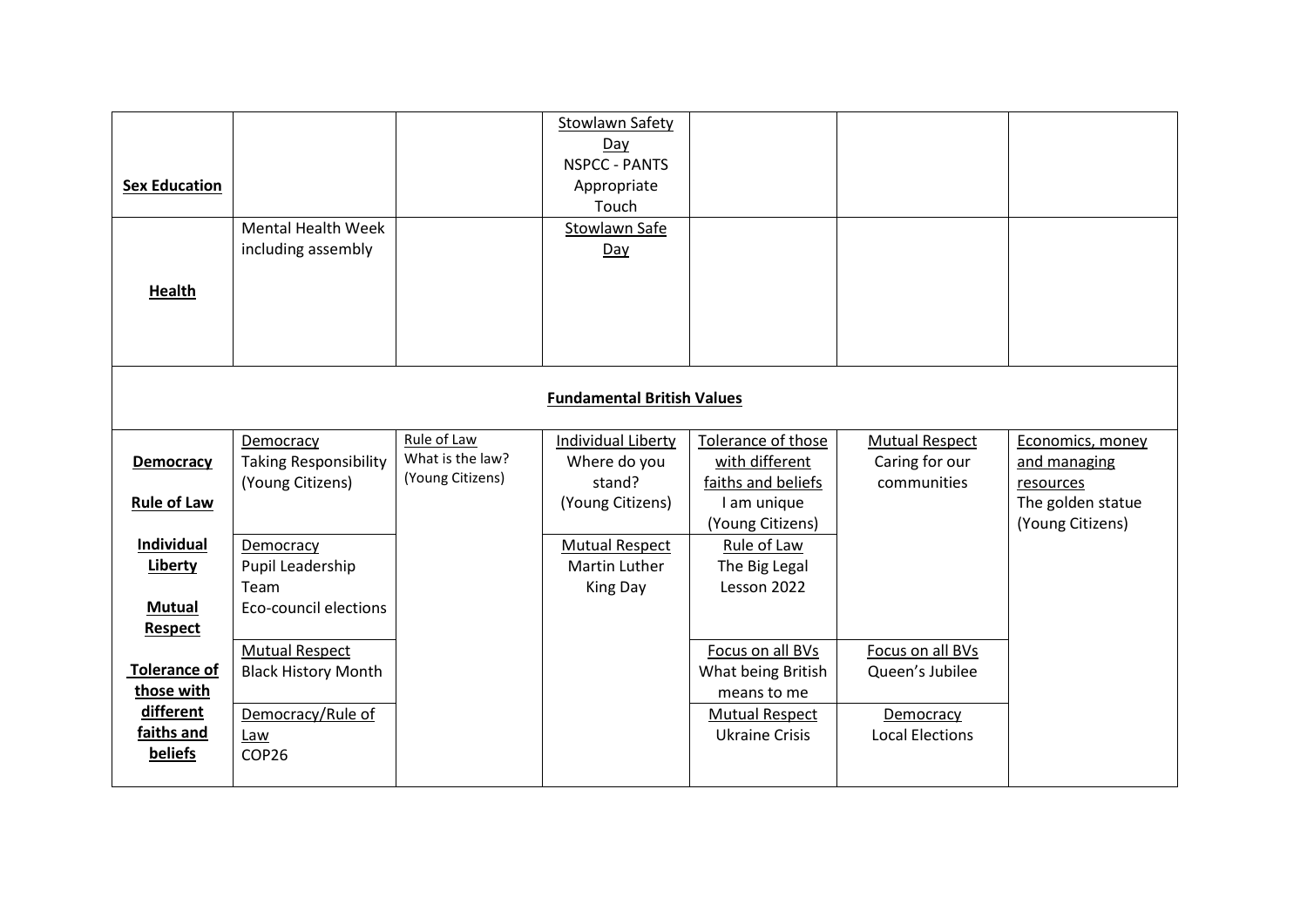| <b>RE</b>         | Mutual<br>Respect/Tolerance<br>What can we learn<br>from stories from<br>the bible? | Individual Liberty<br>Mutual<br>Respect/Tolerance<br>What can we<br>learn from stories<br>from the bible? | Individual Liberty<br>Mutual<br>Respect/Tolerance<br>Beginning to learn<br>from Islam | Individual Liberty<br>Mutual<br>Respect/Tolerance<br>Questions that<br>puzzle us | Individual Liberty<br>Mutual<br>Respect/Tolerance<br>Holy Places: Worship<br>at the church, Mandir,<br>Mosque & Gurdwarda | Individual Liberty<br>Mutual<br>Respect/Tolerance<br>Holy Places: Worship<br>at the church,<br>Mandir, Mosque &<br>Gurdwarda |  |  |
|-------------------|-------------------------------------------------------------------------------------|-----------------------------------------------------------------------------------------------------------|---------------------------------------------------------------------------------------|----------------------------------------------------------------------------------|---------------------------------------------------------------------------------------------------------------------------|------------------------------------------------------------------------------------------------------------------------------|--|--|
| <b>Assemblies</b> |                                                                                     |                                                                                                           |                                                                                       |                                                                                  |                                                                                                                           |                                                                                                                              |  |  |
|                   | Harvest                                                                             | Diwali                                                                                                    | <b>Chinese New Year</b>                                                               | Mother's Day                                                                     | Share a story from<br>another                                                                                             | <b>World Environment</b><br>Day                                                                                              |  |  |
|                   | <b>Recycling Week</b>                                                               | Remembrance<br>Day                                                                                        | New Year's<br>Resolutions                                                             | Easter                                                                           | Ramadan                                                                                                                   | <b>Healthy Eating Week</b>                                                                                                   |  |  |
|                   | <b>Black History Month</b>                                                          | Christmas (Carol<br>service)                                                                              | Make your<br>dreams come true<br>day                                                  | Shrove Tuesday /<br>Ash Wednesday                                                | Attendance and<br>Punctuality                                                                                             | World Refugee Day                                                                                                            |  |  |
|                   | World Animal Day                                                                    | <b>Bonfire Night/Fire</b><br>Safety                                                                       | <b>Martin Luther</b><br>King Day                                                      | International<br>Women's Day                                                     | Queen's Jubilee                                                                                                           | Prejudice - Valuing<br>Diversity                                                                                             |  |  |
|                   | <b>Mental Health Week</b>                                                           | Children In<br>Need/Science<br>Week                                                                       | Holocaust<br><b>Memorial Day</b>                                                      | St Patrick's Day                                                                 | Attendance and<br>Punctuality                                                                                             | Launch of NHS                                                                                                                |  |  |
|                   | Safety in the<br>Holidays/Halloween/<br><b>Stranger Danger</b>                      | Anti-Bullying<br>Week                                                                                     | <b>National Story</b><br><b>Telling week</b>                                          | World Poetry Day                                                                 |                                                                                                                           | Nelson Mandela Day                                                                                                           |  |  |